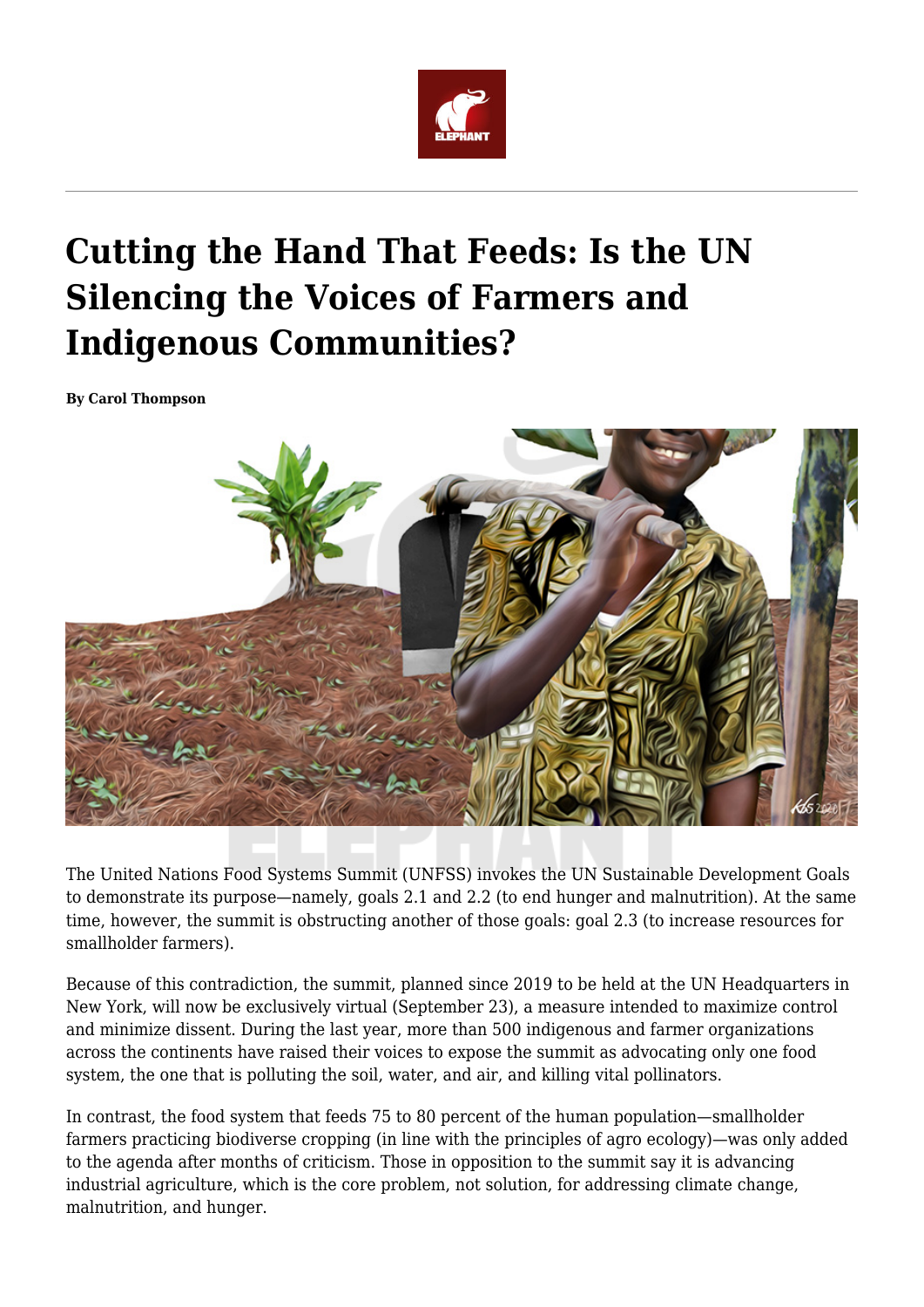A second criticism is that corporations are trying to replace the UN system of one country-one vote with "stakeholders," a euphemism that may sound inclusive but really only invites those "who think like us" to the table. Smallholder farmers, who produce the majority of our food, are not invited.

This food summit is about the global business of agriculture, not the livelihoods of those who produce nutritious, biodiverse foods. Governments' attempts to regulate global food corporations (e.g., labeling unhealthy foods, taxing sugar products) meet strong opposition from these industries. Yet the corporations profited massively from the 2008 food crisis and strengthened their global "food value chain," contributing to the consequences that over 23 percent of Africans (282 million people) still go to bed hungry every night.

This focus is in stark contrast to the stated aims of the summit. As the UN Special Rapporteur on the Right to Food [explained](https://www.ohchr.org/Documents/Issues/Food/Policy_brief_20210819.pdf) in August 2021:

Hunger, malnutrition, and famine are caused by political failures and shortcomings in governance, rather than by food scarcity ….. How will the [Summit] outcomes identify the root cause of the crisis and hold corporations and other actors accountable for human rights violations?

A third criticism of the UN Food Systems Summit is that it heralds technological advances as the primary answer to overcoming continuing hunger in an era of climate change. Most of us applaud multiple revolutions in genetics while we queue for vaccines, but genetic manipulation of seeds threatens the future of food, because ownership of the technology controls ownership of the seed. Industrial agriculture expands corporate profits from commodification of seed (beginning early 20th century), from the financialization of seed (speculative trading, late 20th century) and continuing today, through the digitalization of seed.

To the industry, a seed is merely a genome, with its genes representing digital points. The genes can be cut and pasted (by enzymes, e.g., CRISPRcas9), much like we edit text. A seed is no longer a living organism representing thousands 1000s of years of careful selection by expert farmers. For example, biologists today say they no longer need the germplasm of Oaxacan corn from Mexico to access its drought-resistant characteristics.

Promoters of these technologies rarely admit that they are very imperfect, with uncontrolled "offtarget mutations." Further, a seed variety needs its biome to flourish. It is farmers who understand the intricate interactions, who experiment with changing micro-climates (often in one field) to cultivate adaptive seed varieties.

No farmer denies the importance of scientific advances. But industrial agriculture giants are denying the value of farmers and their knowledge, saying they no longer need them: digitalized seed can be planted, watered, fertilized, and harvested by machines, run via satellites (this is called "precision agriculture"). Taste is irrelevant, because it is chemically added as crops are processed into food products.

Success in derailing the "corporate capture" of UN processes (e.g., UN Committee on World Food Security) to address increasing hunger arises from global, organized resistance by smallholder farmers, pastoralists, and fisher folk. After appeals to transform the agenda, many of these farmers and advocates decided to boycott the summit. This "outside resistance" [included African voices,](https://afsafrica.org/african-civil-society-refuses-to-engage-with-unfss-without-radical-change/) who stated:

The current UNFSS process gives little space to traditional ecological knowledge, the celebration of traditional diets and cuisine . . . ….Indigenous and local community Africans have